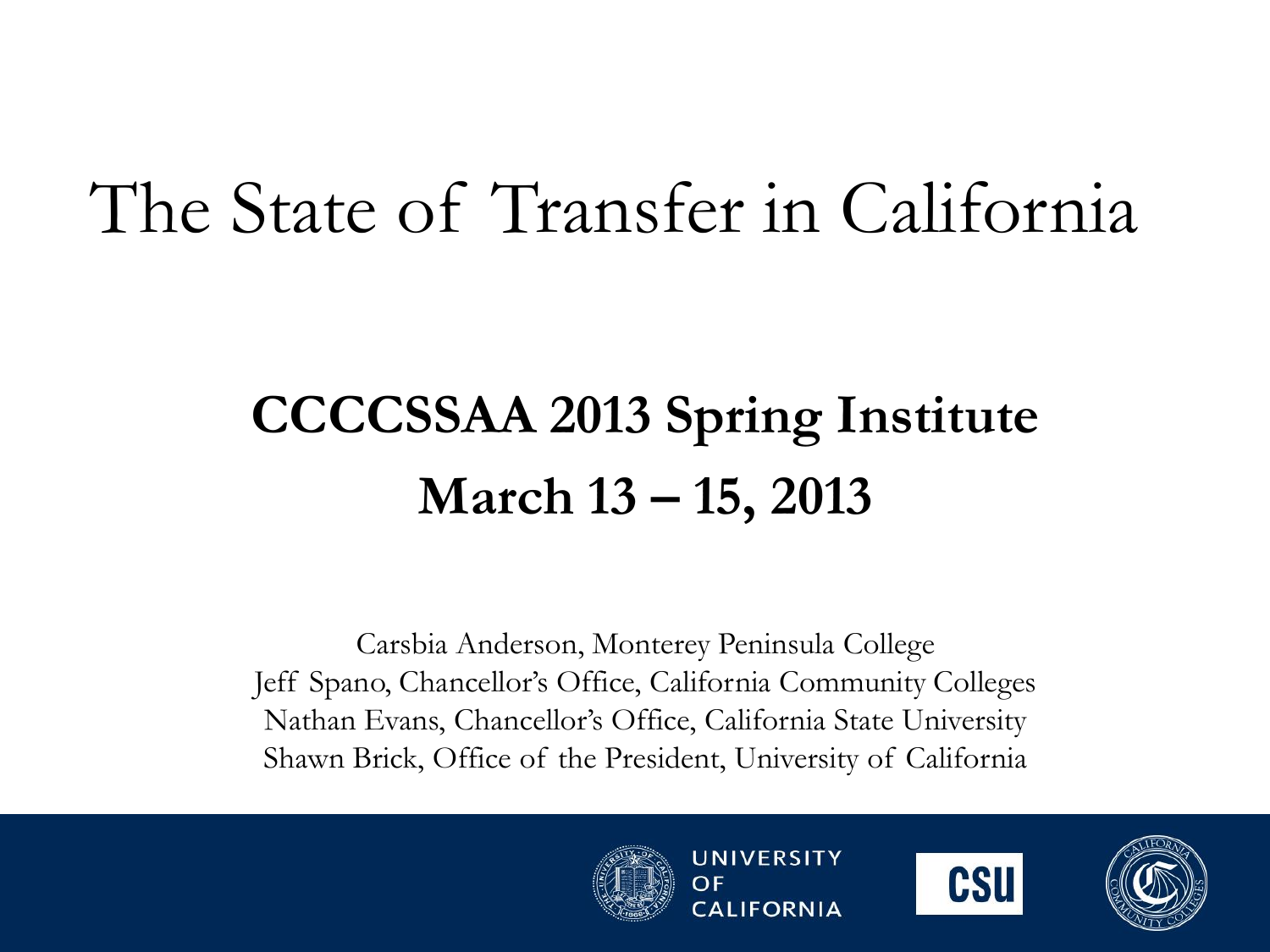# What We Plan to Cover Today

- The Transfer Pipeline
- Economic Challenges Affecting Transfer
- Current Transfer Initiatives and Emerging Issues
- The Role of the CSSO in Transfer





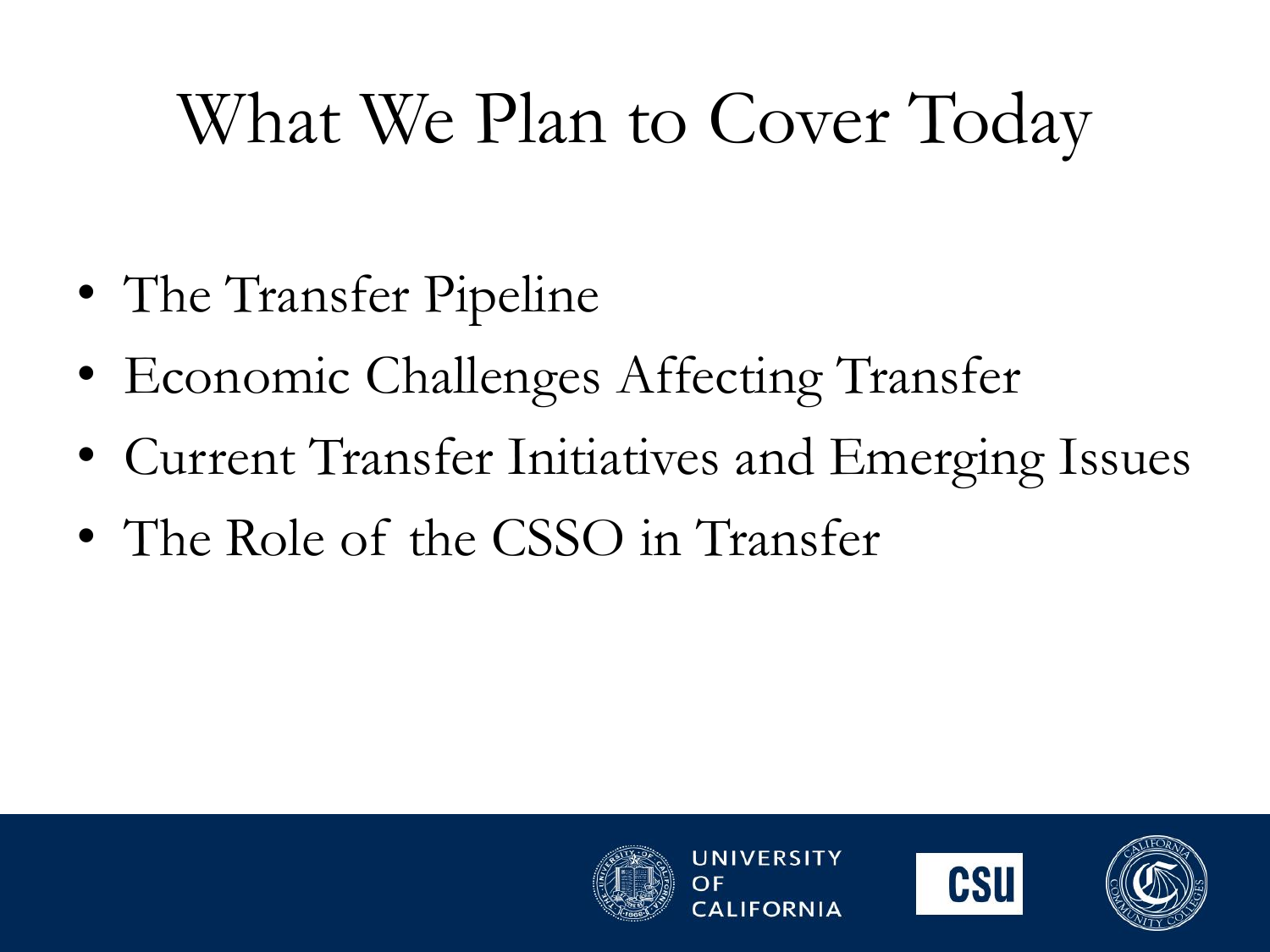#### Proportion of Transfers to Destinations



|            | $2005 - 06$ | $ 2006-07 $ | 2007-08 |     | $\vert$ 2008-09 $\vert$ 2009-10 $\vert$ 2010-11 |     |
|------------|-------------|-------------|---------|-----|-------------------------------------------------|-----|
| <b>CSU</b> | <b>54%</b>  | 54%         | 54%     | 50% | 41%                                             | 51% |
| UC.        | 14%         | 14%         | 14%     | 14% | 16%                                             | 14% |
| <b>ISP</b> | <b>20%</b>  | 19%         | 19%     | 21% | 25%                                             | 18% |
| <b>OOS</b> | 13%         | 13%         | 13%     | 15% | 19%                                             | 17% |





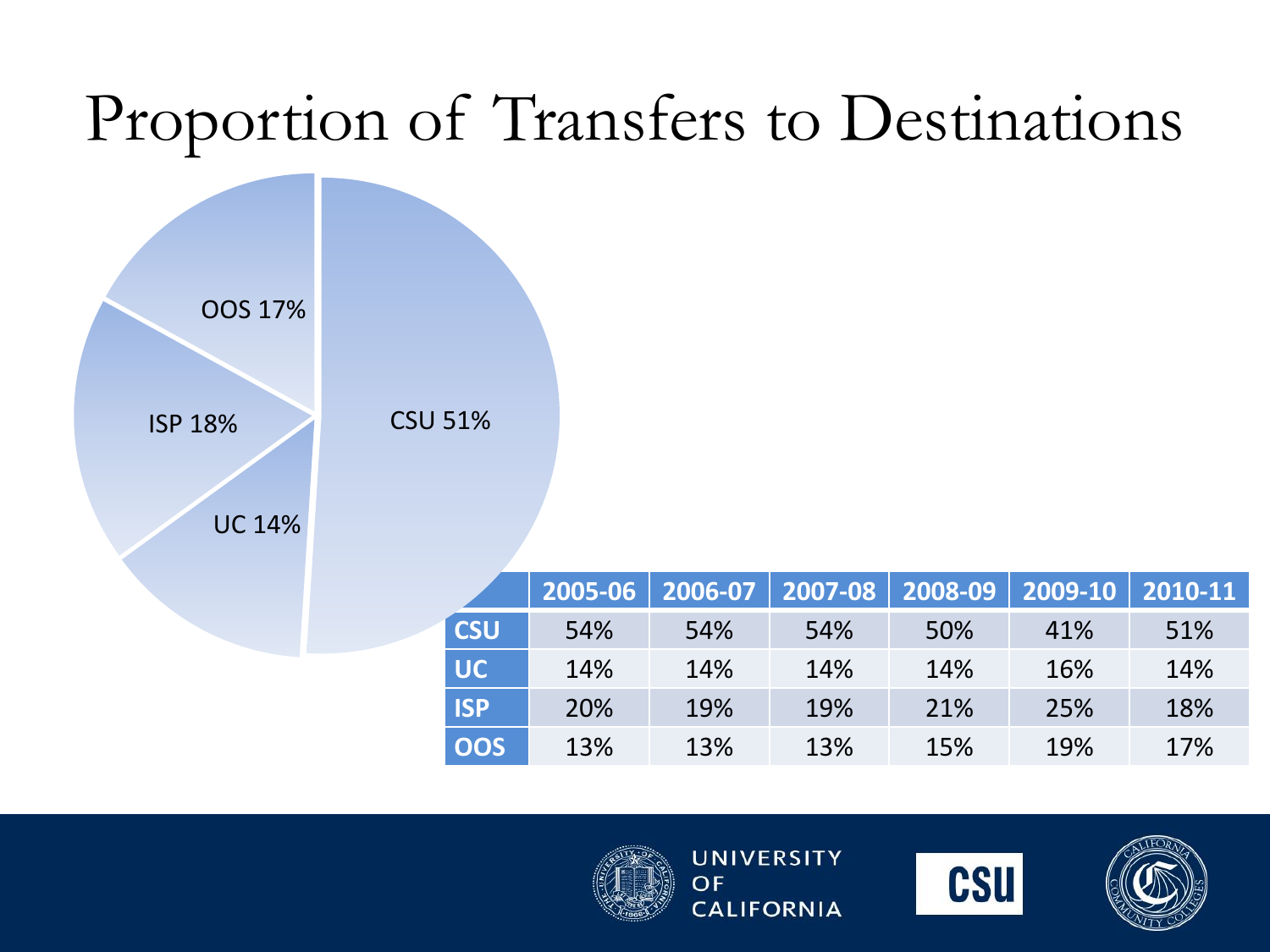







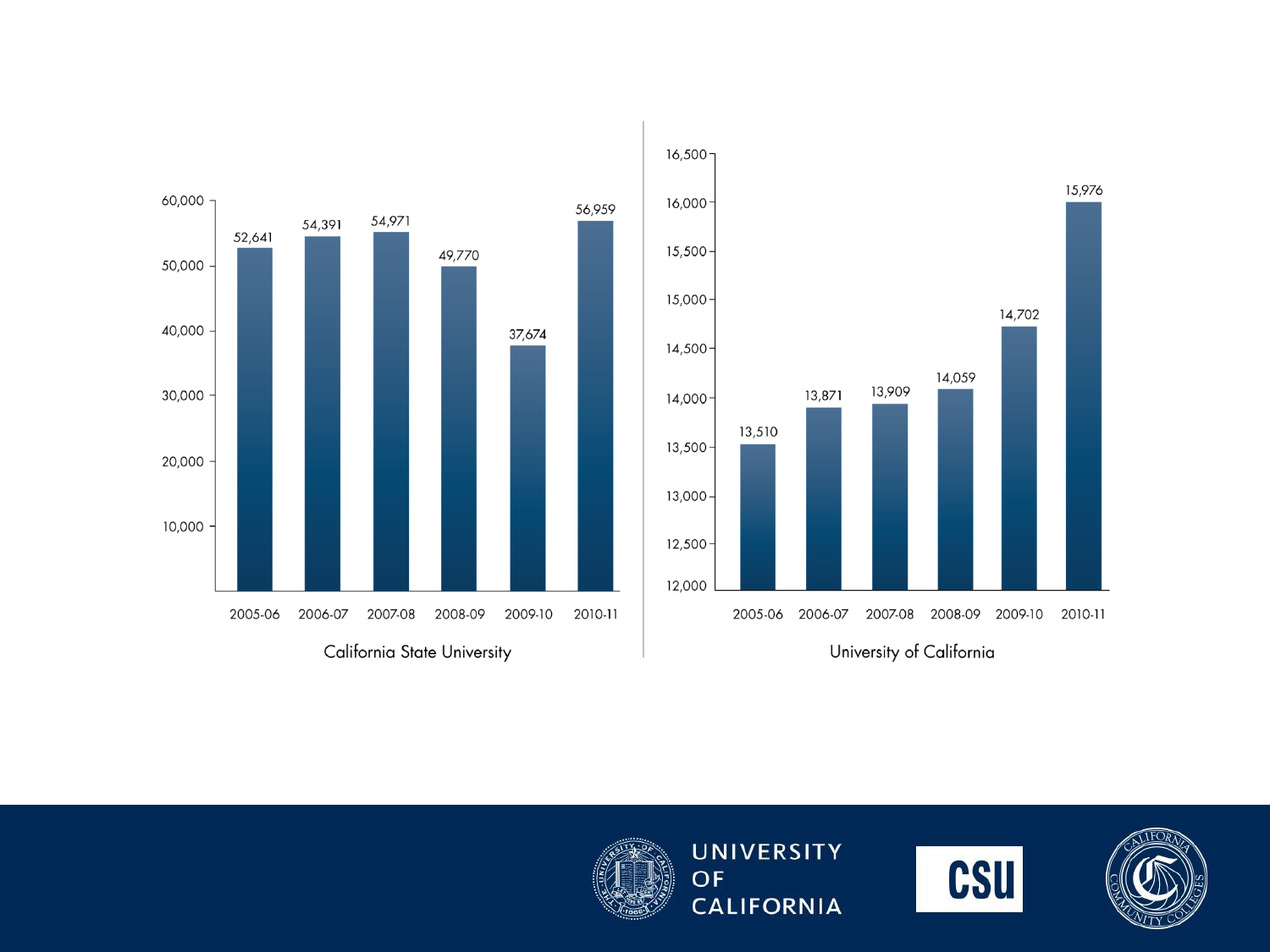# Transfers by Race/Ethnicity to CSU







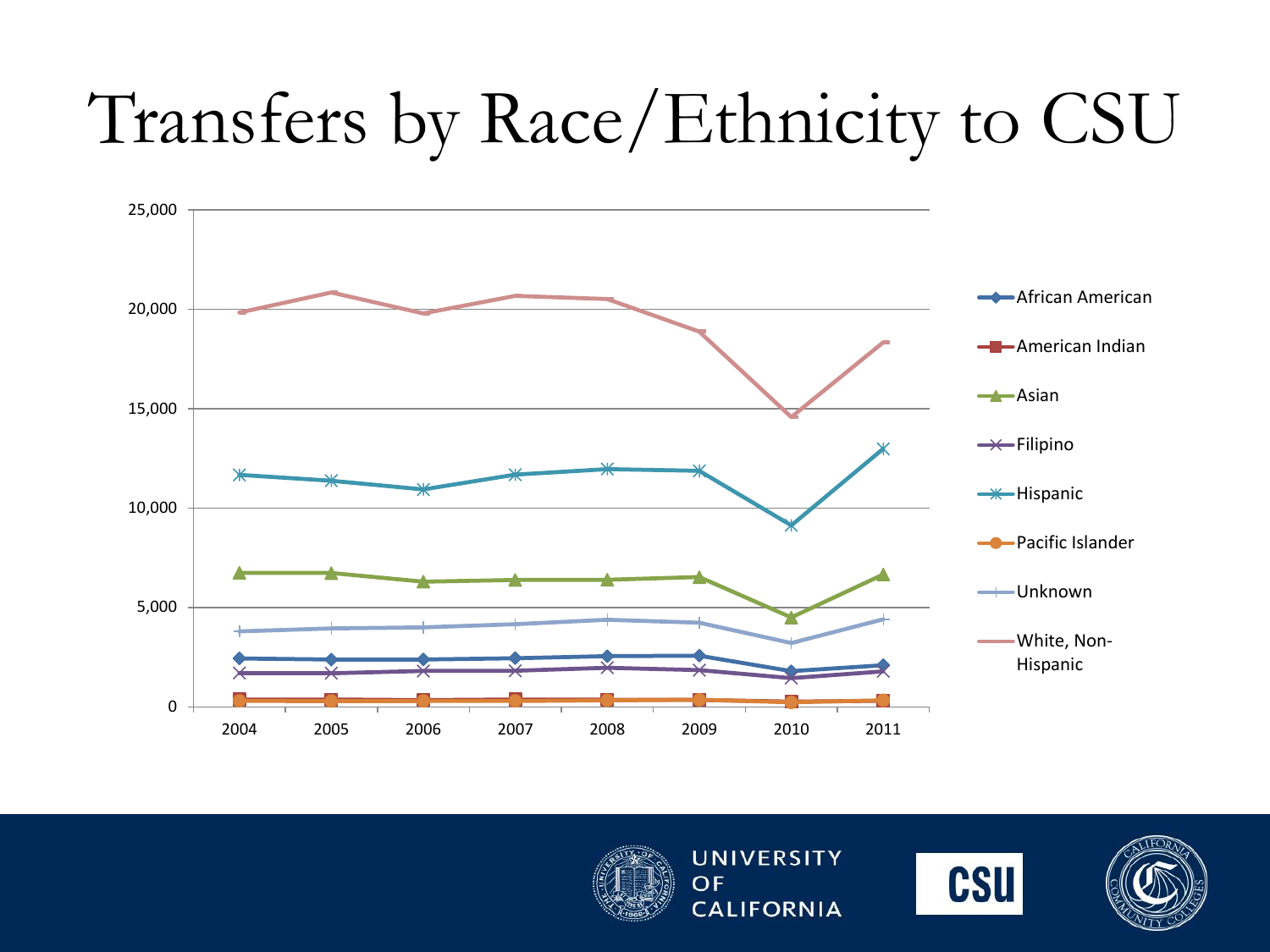# Transfers by Race/Ethnicity to UC







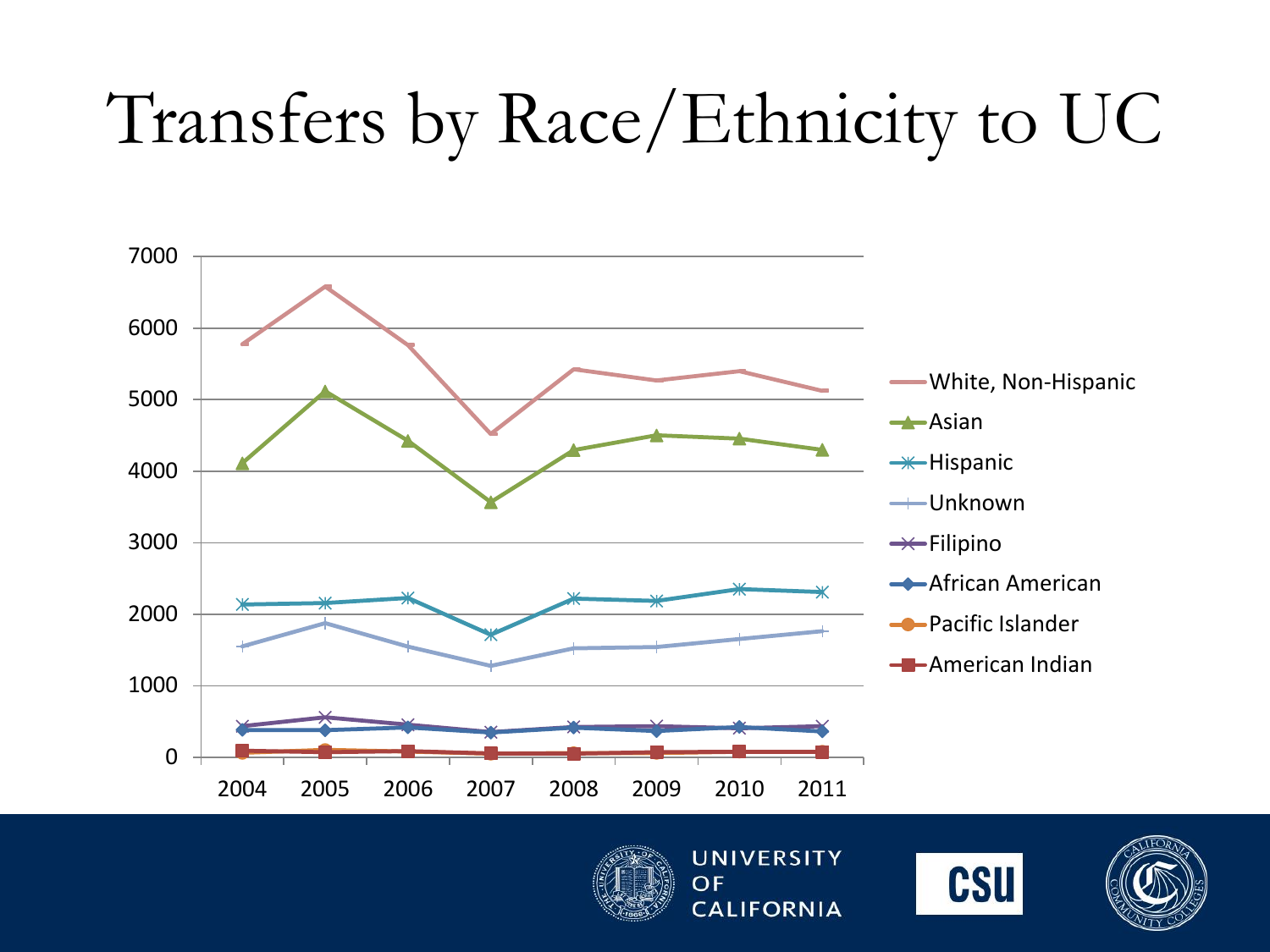## Transfers by Race/Ethnicity to ISP (NP)







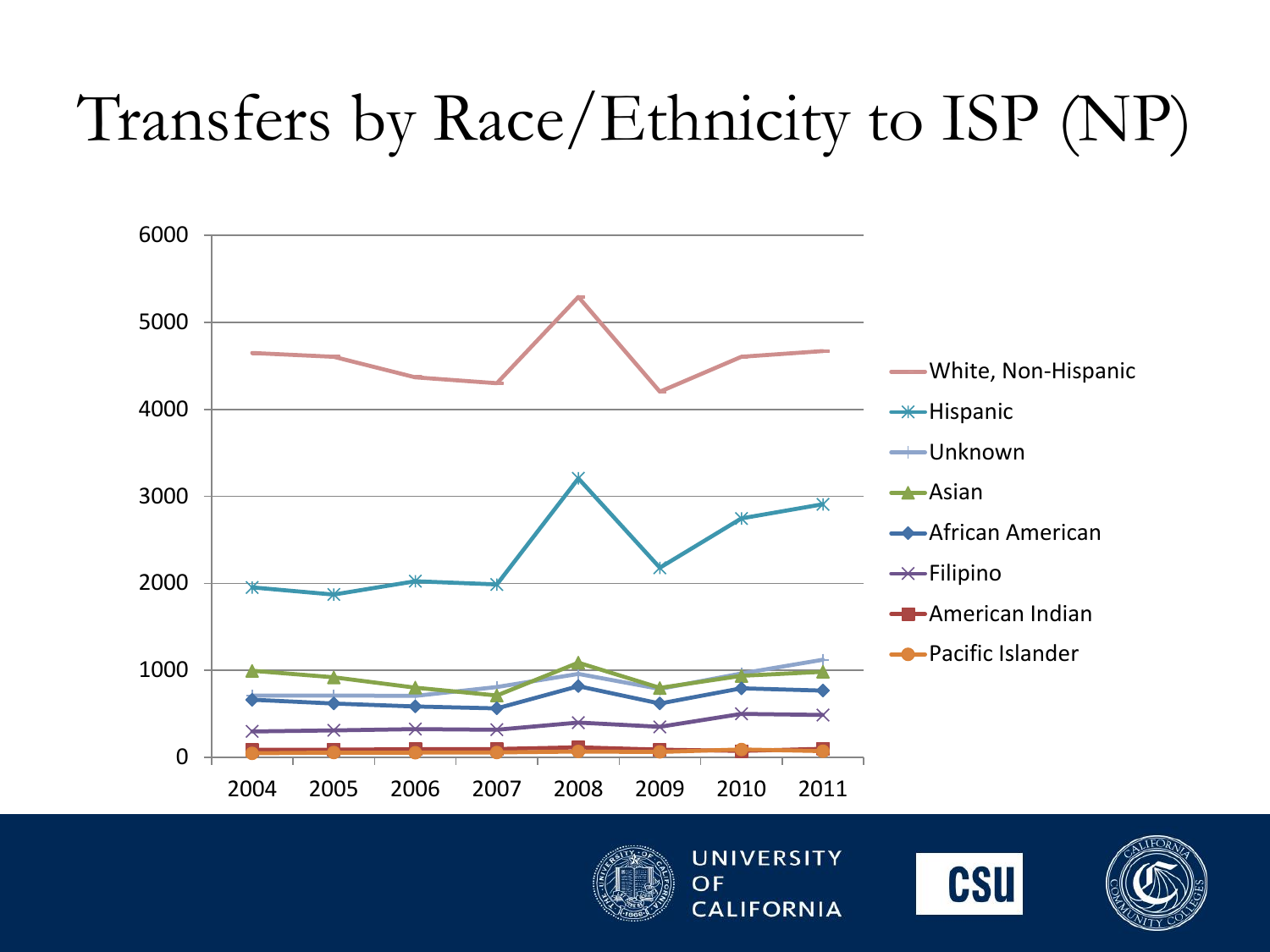## Transfers by Race/Ethnicity to ISP (FP)







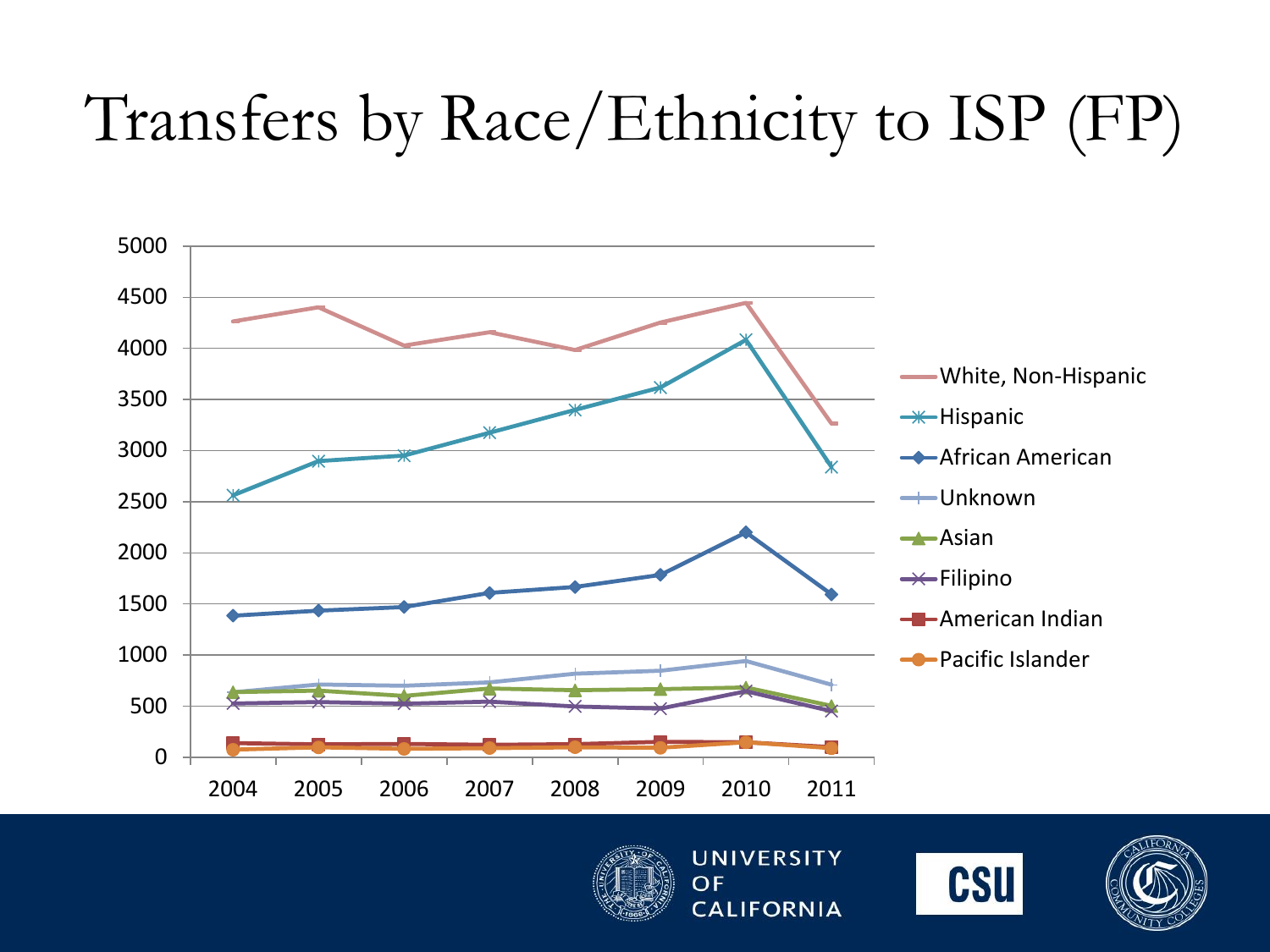# Transfers by Race/Ethnicity to OOS







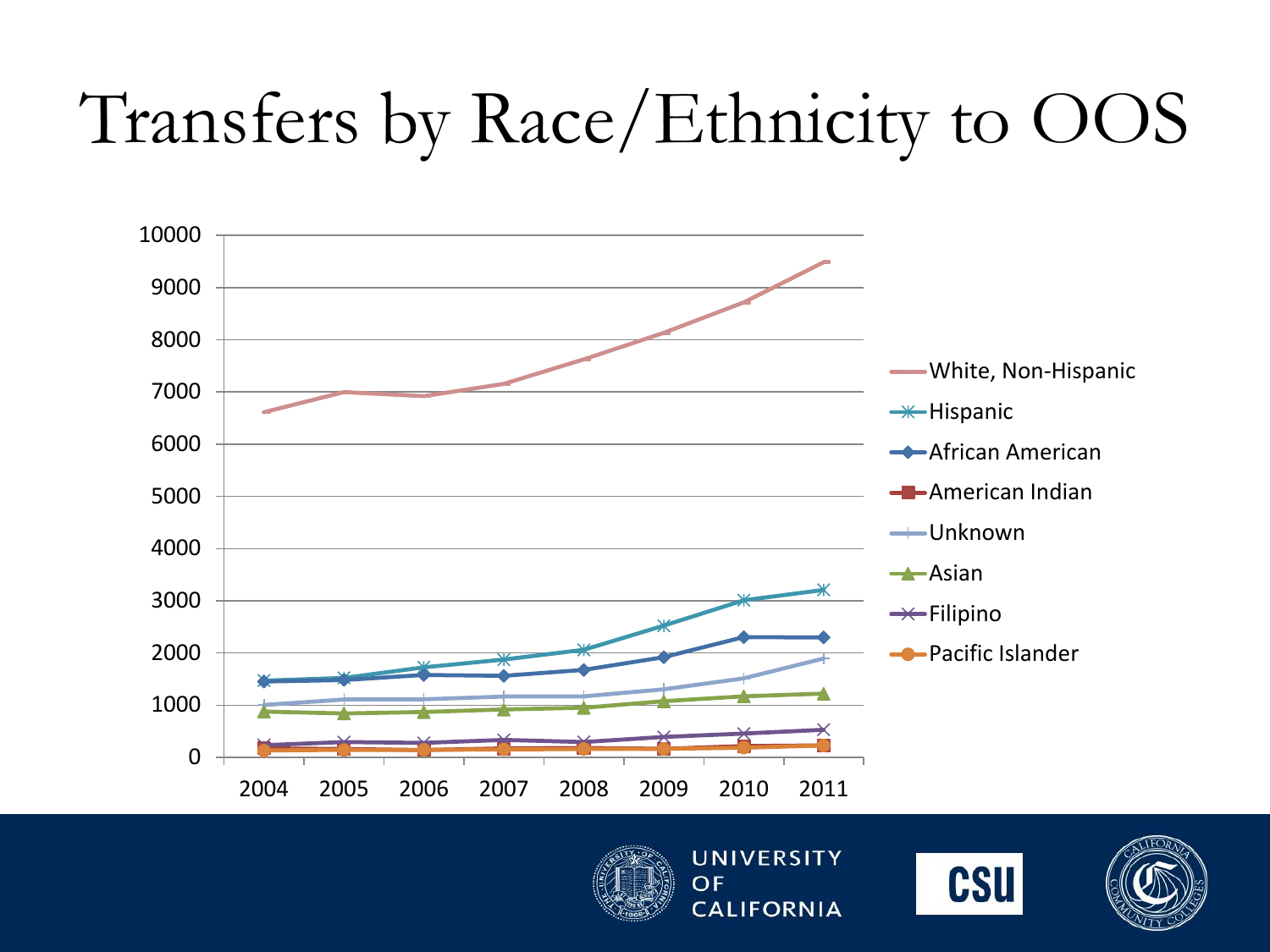## CSU Transfer Applicants



Source: Analytic Studies, CSU Office of the Chancellor





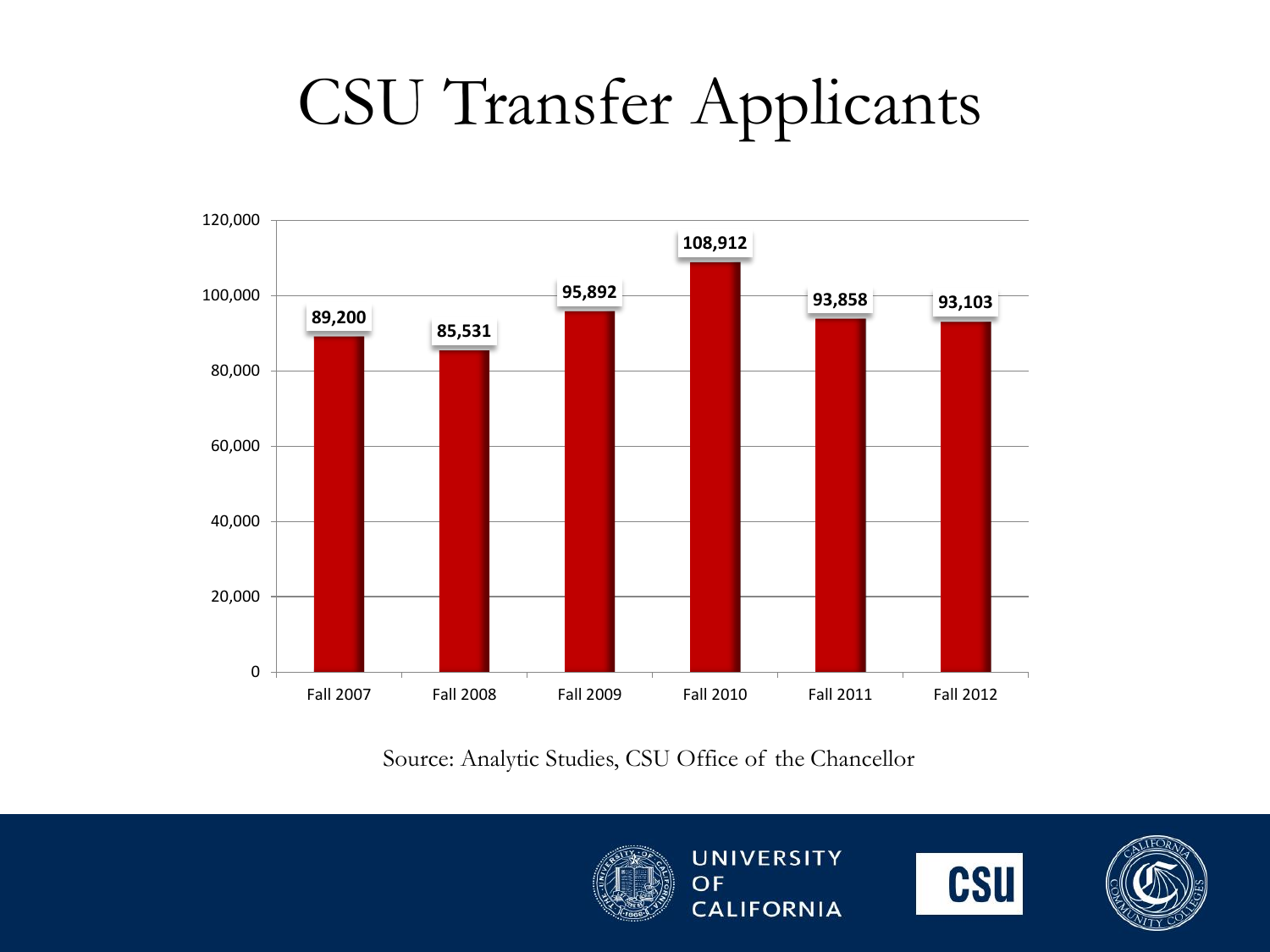#### New California Community College Transfer to CSU



Source: Analytic Studies, CSU Office of the Chancellor





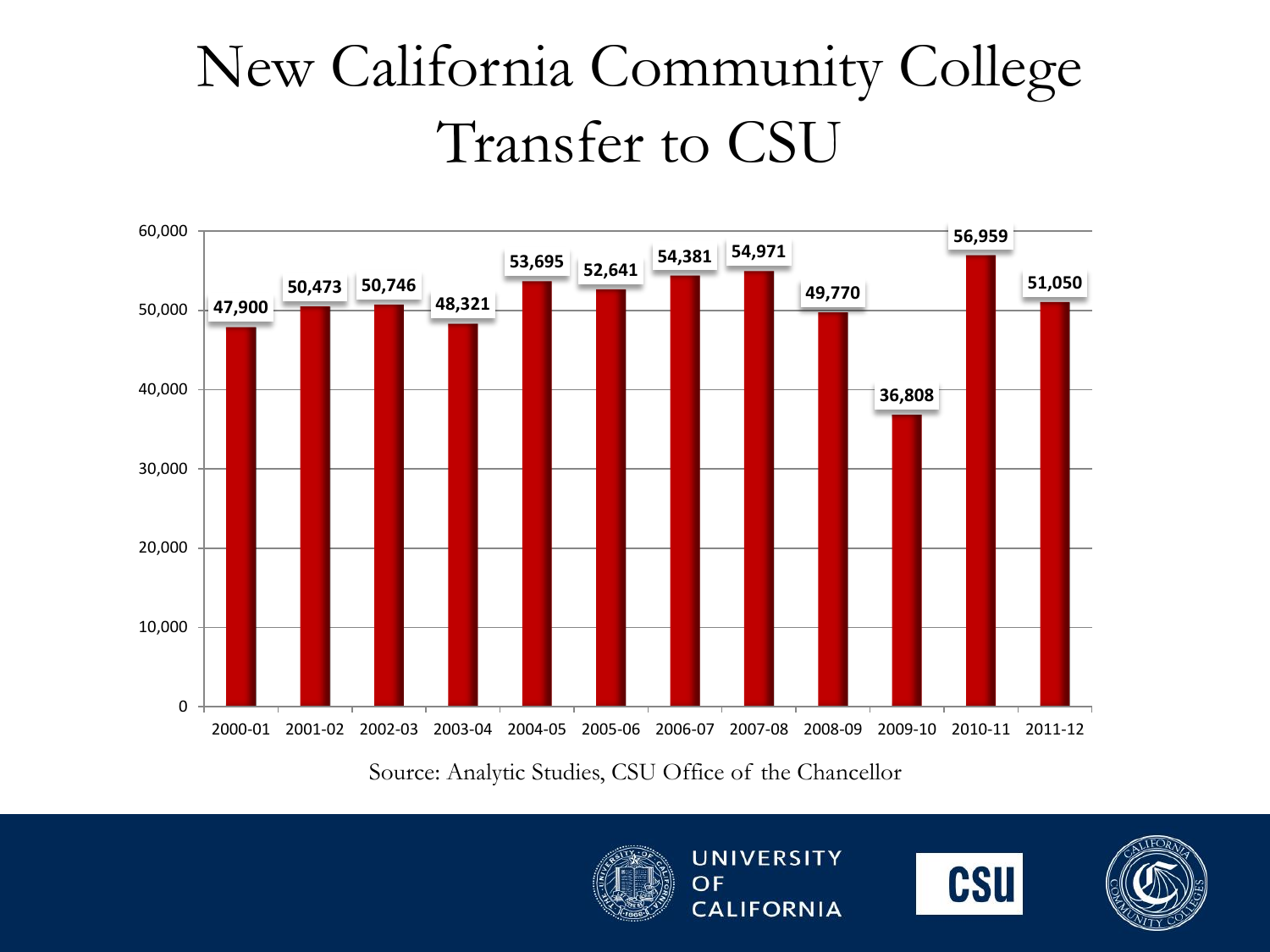## CCC Transfer Enrollment to UC



#### NOTE: Fall only

Source: UC Office of the President Corporate Student System.





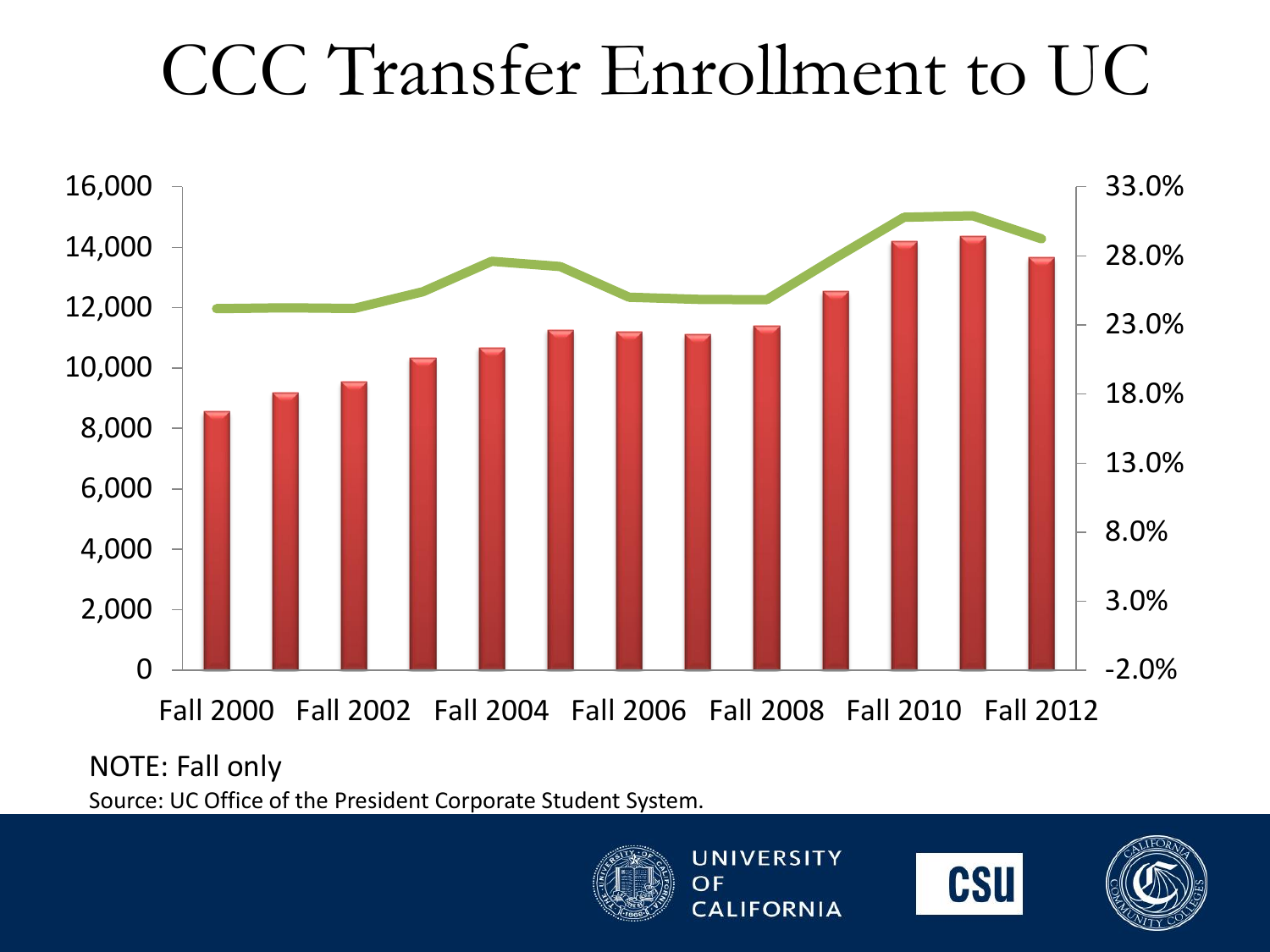## CCC Transfer Application Trends to UC







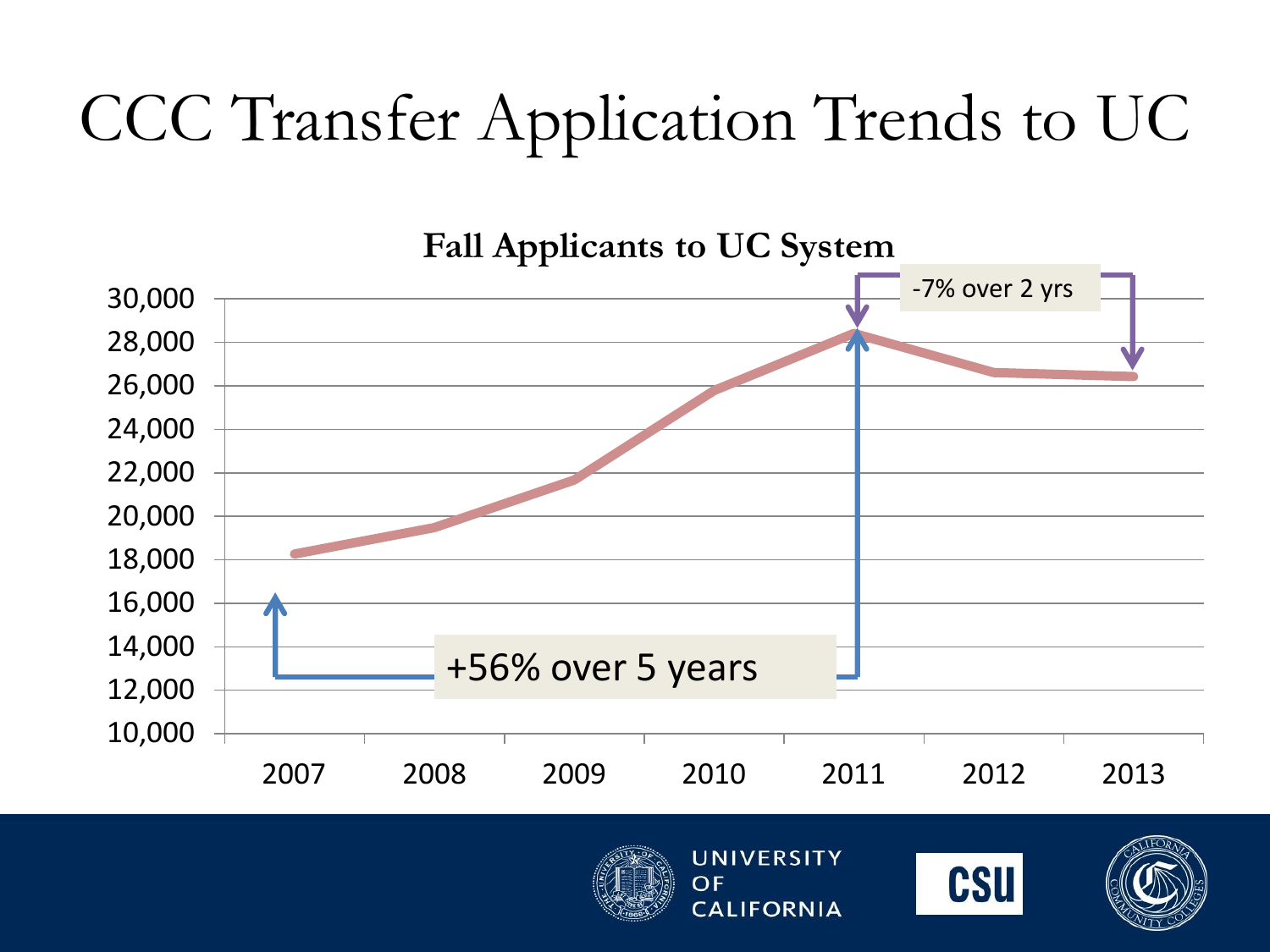# Economic Challenges Affecting Transfer

At the CCC

- Over \$800 million in cuts since 2008-09 and 60,000 course section reductions these last 3 years;
- As a result, students who can't get their classes can't transfer on time, thus stay longer and take more units

At the CSU

- State support for the CSU has been **cut by almost \$1 billion or 35% over the past 18 months**
- The CSU will continue to focus on authentic access for students

At the UC

- UC sustained \$750M in cuts for 2011-12
- As a result UC implemented cost reductions/efficiencies, tuition and fee increases, nonresident enrollment strategies





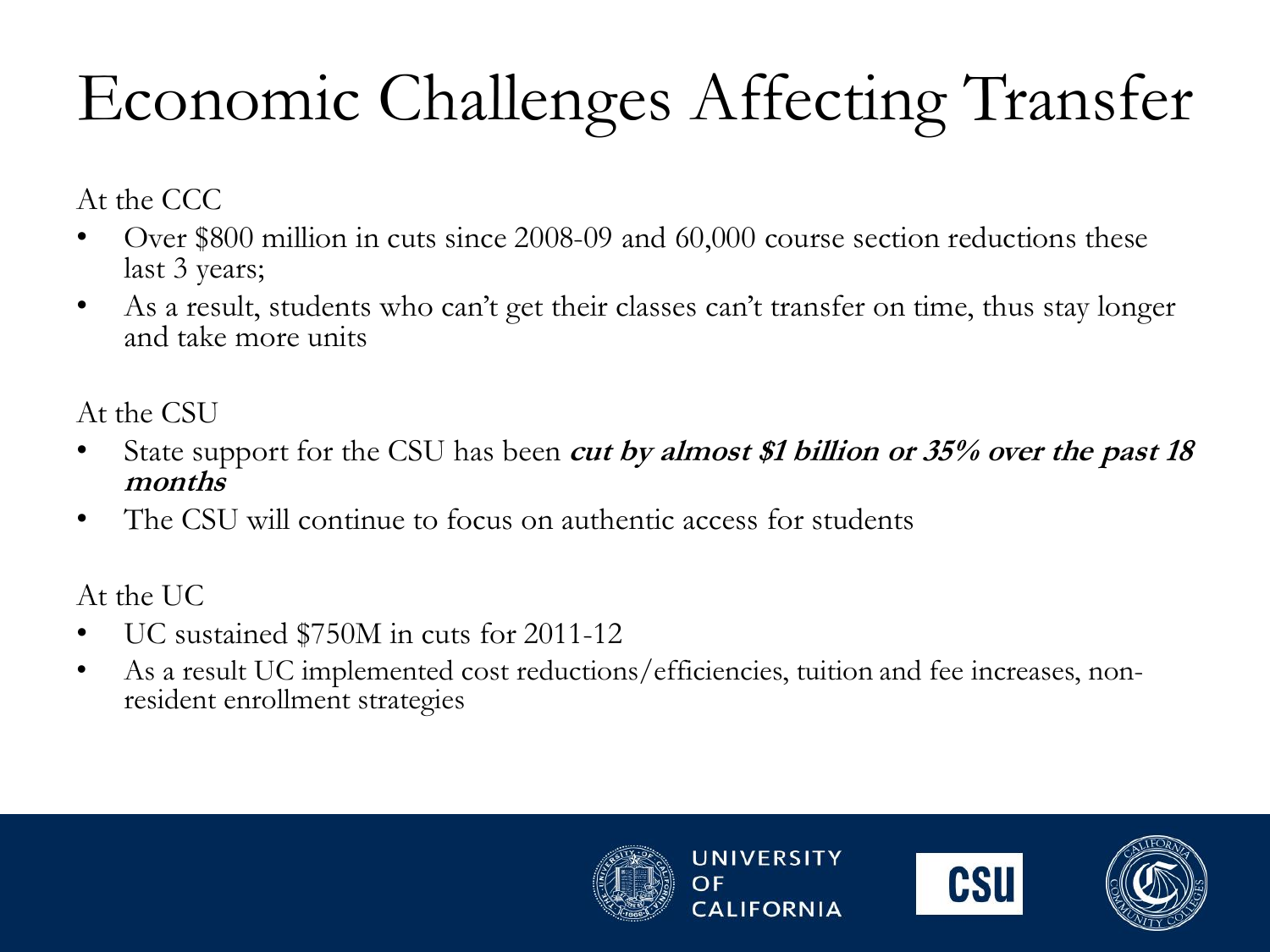- At the Community Colleges...
	- Associate Degrees for Transfer (AA-S/AA-T)
	- Course Identification (C-ID) System
	- Transfer Counselor Website (www.ccctransfer.org)
	- Passage of SB 1456





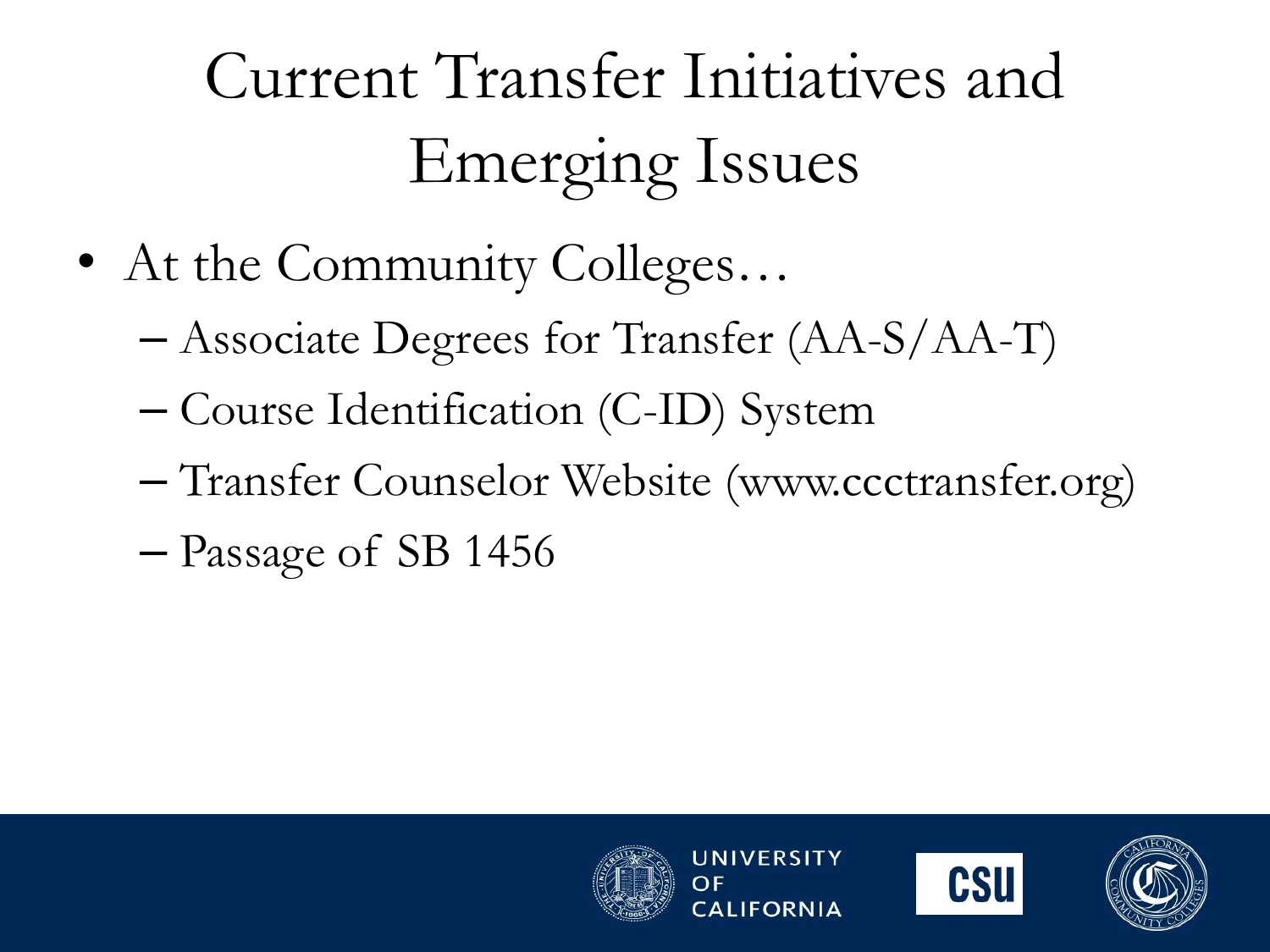- At the CSU...
	- CSU Mentor Improvements
	- Acceptance of AA-S/AA-T Degrees into Similar Majors
	- Facilitating Graduation Initiative





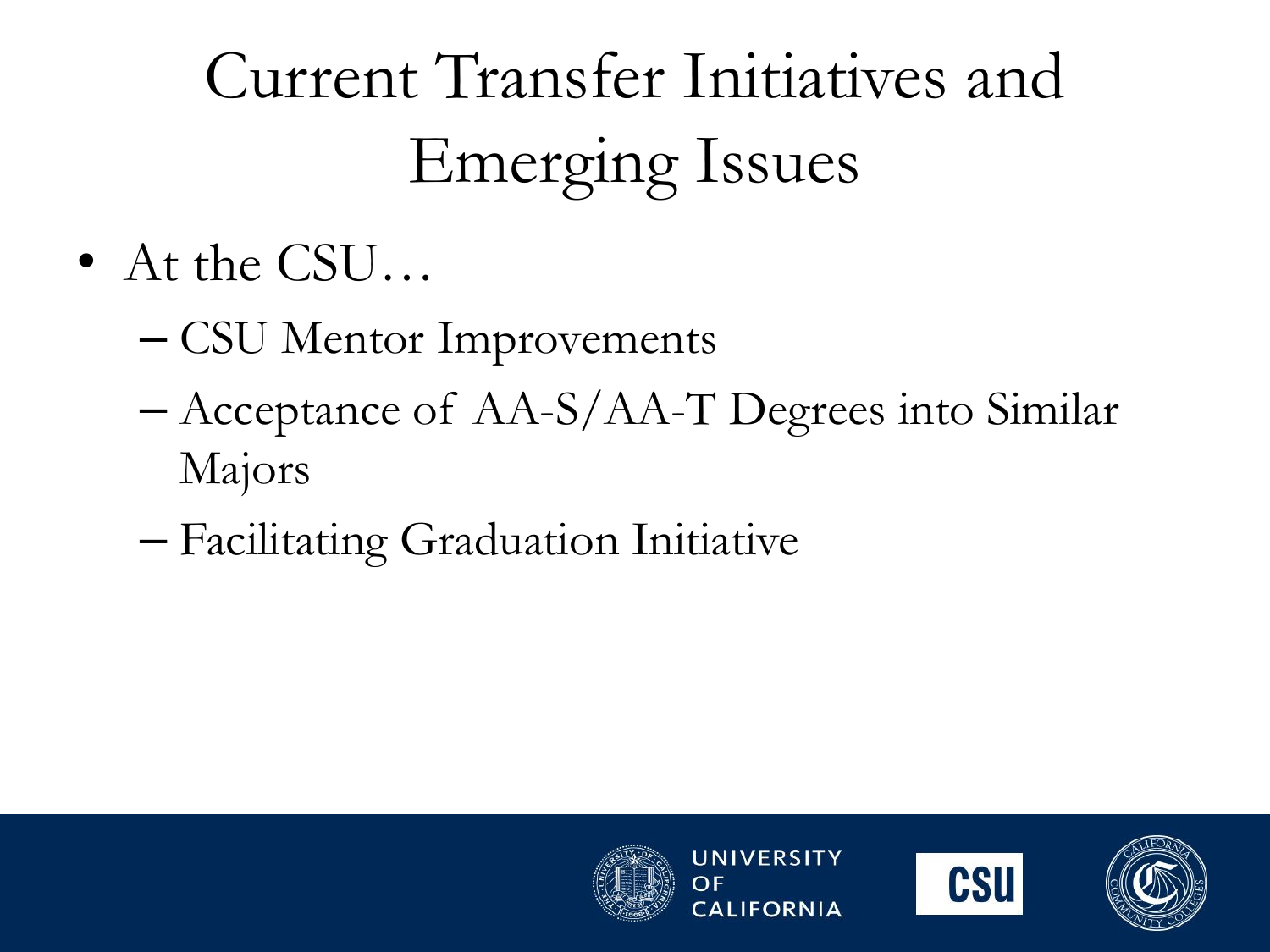- At the UC...
	- Ensuring Transfer Success
	- Transfer Admission Guarantees
	- New UC Transfer Admissions Planning Tool
	- UC Transfer Preparation Paths





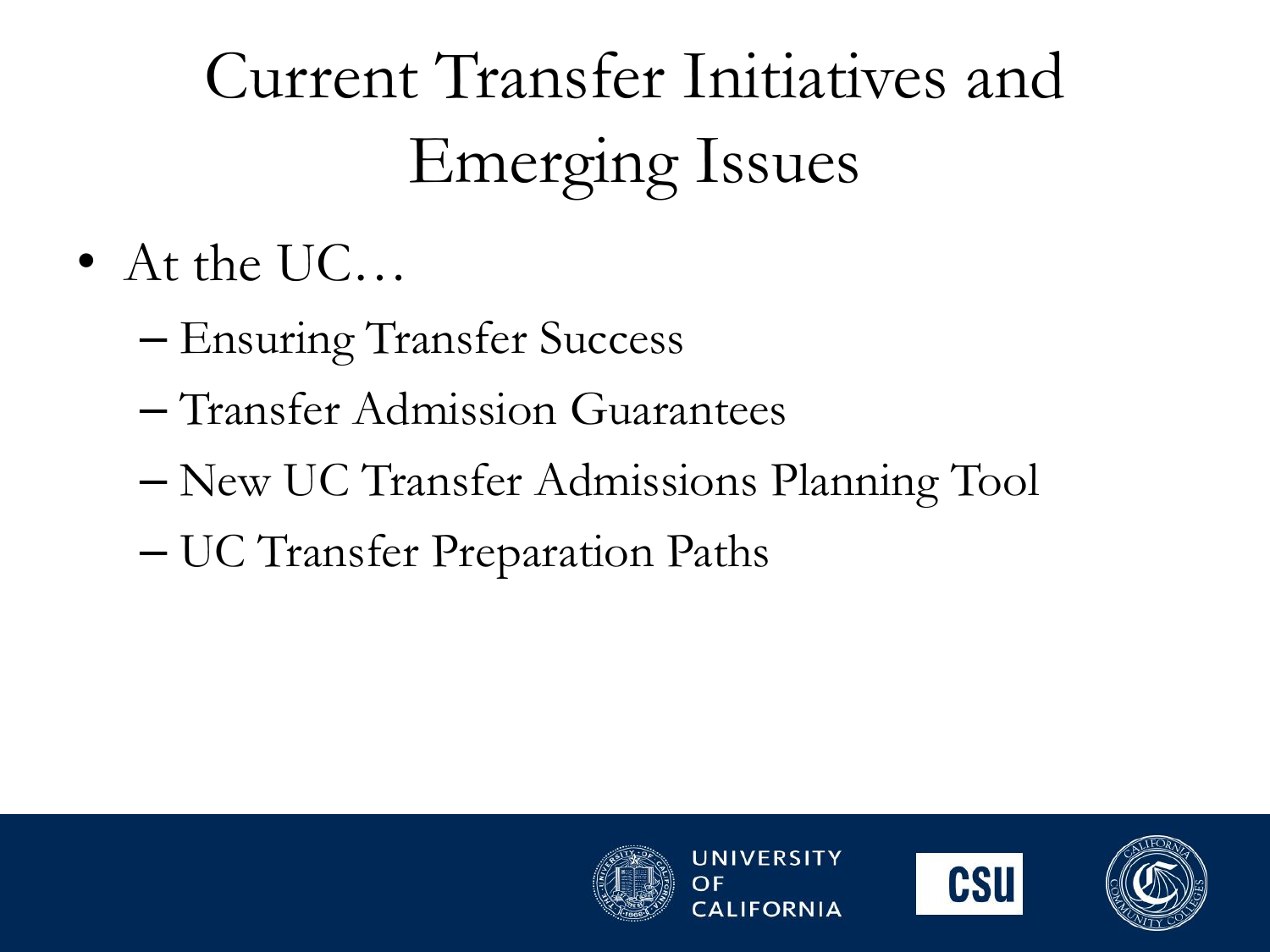• With UC, CSU, and CCC…

– ASSIST: Next Generation





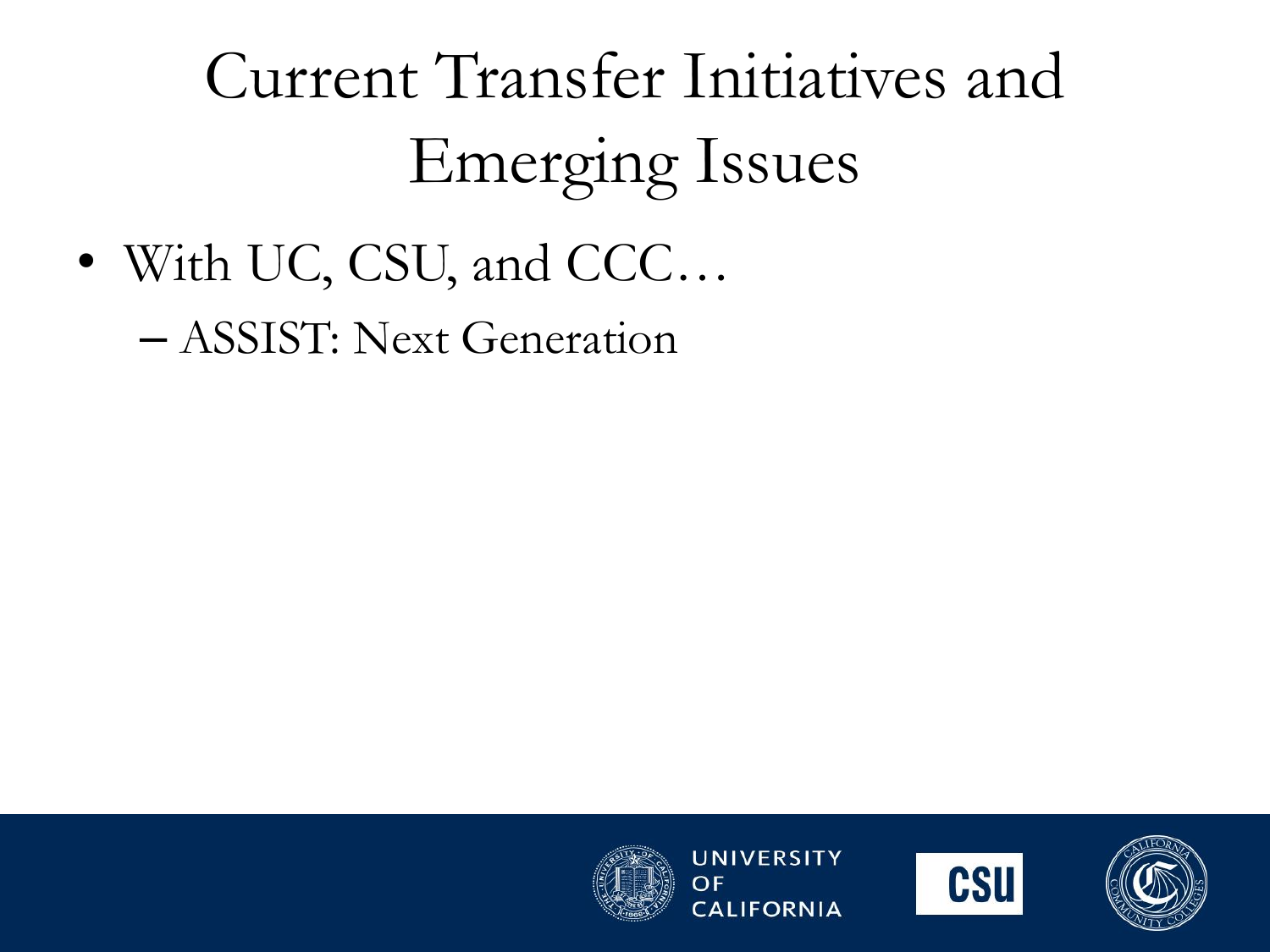# The Role of the CSSO in Transfer

- Promote transfer as a primary college mission;
- Provide adequate space, staffing, and resources for transfer center responsibilities;
- Ensure transfer receives support throughout the institution, especially as it crosses other admin. areas;
- Establish and support a transfer advisory committee on campus;
- Support the development and adoption of a campus transfer center plan, which at minimum meets the requirements specified in regulation (sec 51027).